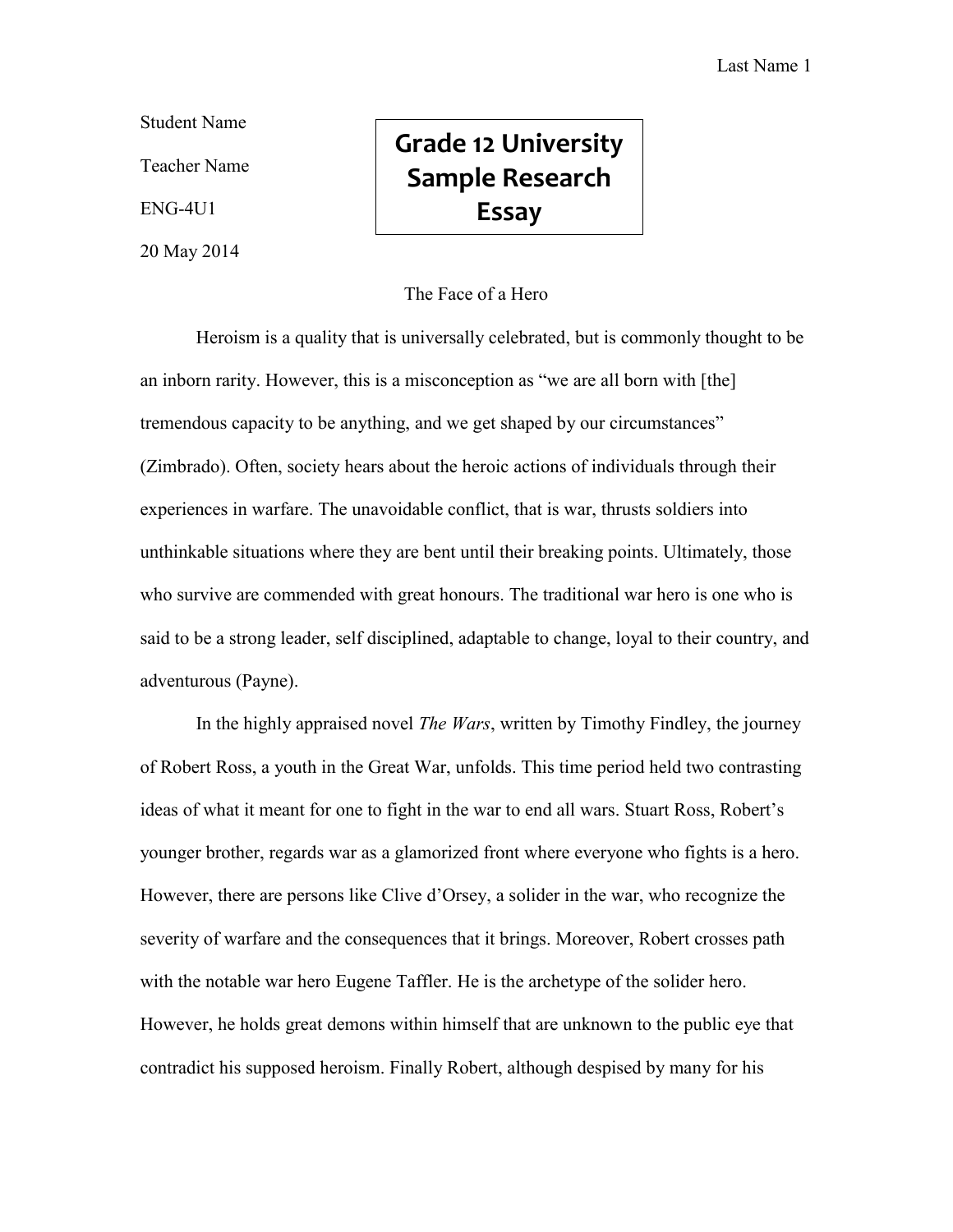Last Name 2

actions in the war, is an unlikely hero through his demonstrations of selflessness and the ability to stay true to his own beliefs. Therefore, in *The Wars*, Findley shatters the conventional idea of the glorious and publicly popular war hero, replacing it with his own concept that a hero is one who acts beyond military responsibility.

When the war breaks out in beginning of the twentieth century many individuals are eager to participate, as they believe it will lead them onto a smooth and easy path to heroism. In the novel, Findley reaffirms this viewpoint when he describes photographs that are taken after the battle of Ypres: "Everyone is waving either at the soldiers or the cameras. More and more people want to be seen. More and more people want to be remembered. Hundreds-thousands crowd into frame" (Findley 8). People do not realize the brutality of the circumstances that will greet them on the battlefield. They only care about the praise and materialistic riches that will surely follow after their military service. The honour that an individual receives after serving in the war will not only adhere to them but also to their families. They will be held in high regard and any loss that they may have suffered as a result of the battle will supposedly not have been in vain. This excitement is illustrated when Stuart Ross receives word that his brother, Robert, is missing in action: "his brother's apparent death was strangely exhilarating news in itself…the thought of going to school and saying: 'Robert is dead. He'll prob'ly get the 'Victoria Cross'- this was marvelous to contemplate" (Findley 185). Stuart Ross assumes like many others, that war will grant an individual a free pass to praise and most importantly, a hero status. Stuart demonstrates his egotistical personality as he neither cares nor wants to find out what events his brother is engaged in that mold him into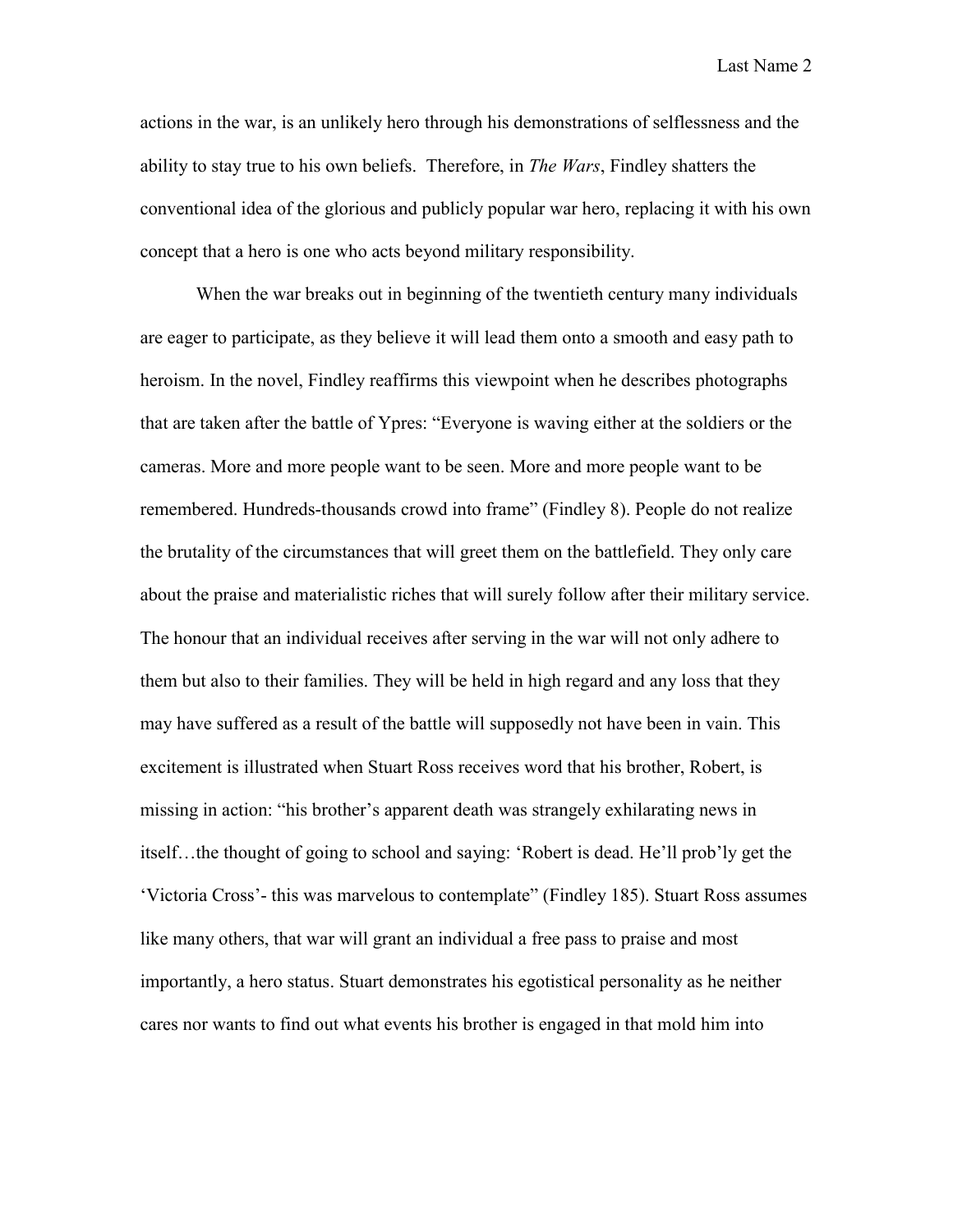Last Name 3

becoming a hero. He only desires the award that will go with his family name, just as many others do.

On the contrary, there are individuals who are able to recognize the Great War as a grim matter where less than few positive things emerge. This perspective is evident in the novel when Juliet d'Orsey speaks with her brother, Clive, about the violence of war: "I doubt we'll ever be forgiven. All I hope is-they'll remember we were human beings" (Findley 162). Clive is solemn in addressing the fact that every human has the capacity to do terrible things, especially in the vicious landscape of war. However, in addition to mankind's wickedness "we also posses an inner hero [and] if stirred to action, that inner hero is capable of performing tremendous goodness for others" (Zimbrado). The desolation of war is not all in vain as all soldiers possess a capacity to fight past the temptation to succumb to violence. However, this is solely dependent on the individual and the power of their subconscious mind. Most often, a solider is robust and valiant in the time of war. As a result, no one questions his internal state; but Clive however, recognizes the fact that a solider is more than just a weapon, he too possesses a conscience and emotions. The reality is, not everyone who goes to war has a strong will. Those who do not possess this quality tend surrender to the brutality of war, which results in them never truly becoming a hero.

## **Student Sample Ends Here.**